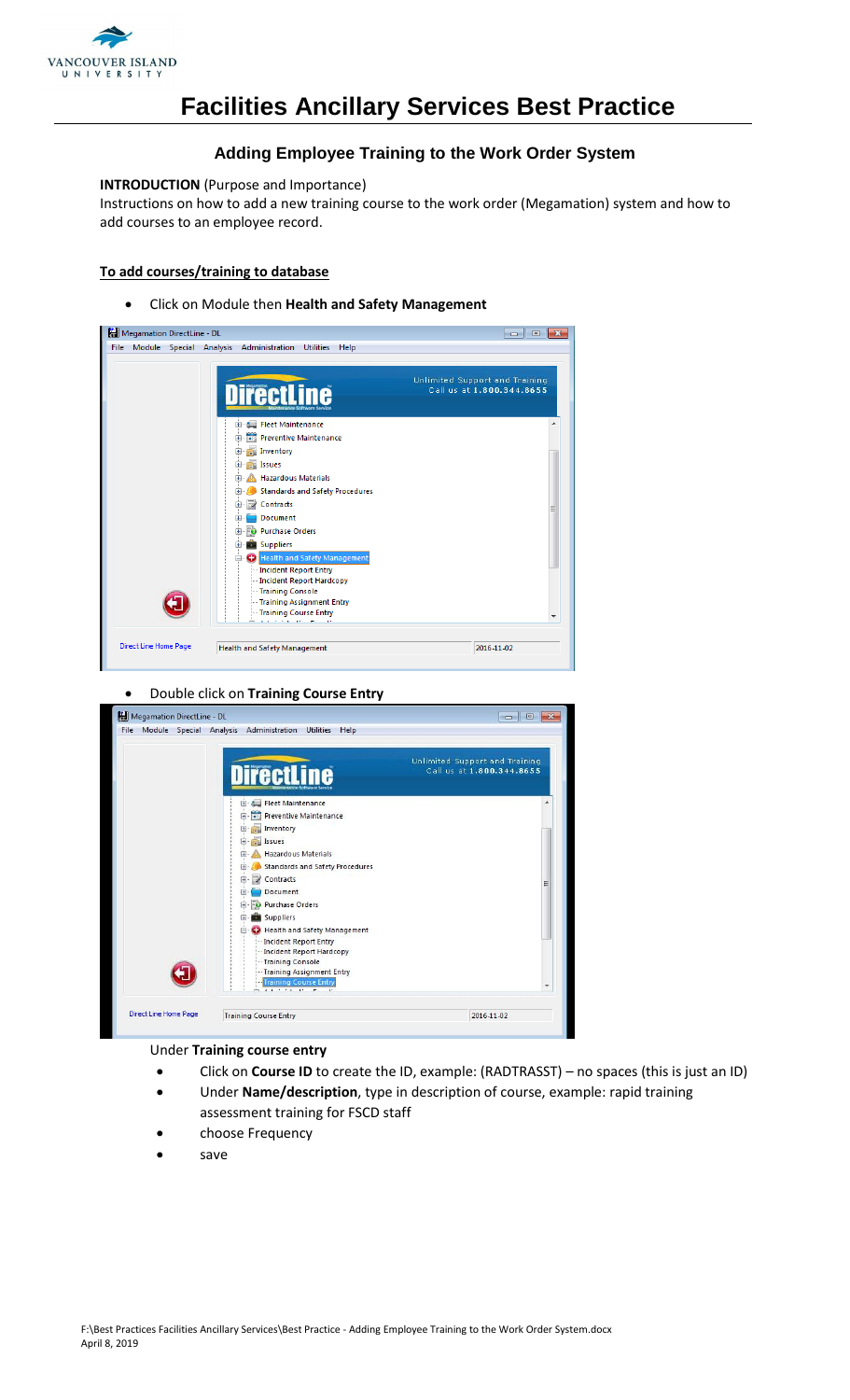

| <b>NUT Vancouver Island University - Citrix Receiver</b><br><b>Children Services - An</b>                                                                                                                                                                                                   |                |                                |
|---------------------------------------------------------------------------------------------------------------------------------------------------------------------------------------------------------------------------------------------------------------------------------------------|----------------|--------------------------------|
| Health and Safety Management                                                                                                                                                                                                                                                                |                |                                |
| File Module Edit Tools QBF Window Help                                                                                                                                                                                                                                                      |                |                                |
| H <sub>0</sub><br><b>I</b> ol<br> 41                                                                                                                                                                                                                                                        | $\boxed{D}$    | $\bullet$<br>$\odot$ E         |
| EJ Course Entry - DL - < QBF Browse: 1 of 1>                                                                                                                                                                                                                                                |                |                                |
| Course ID:<br><b>RAPIDOAMASST</b><br>l v                                                                                                                                                                                                                                                    | Status: ACTIVE | ۰.                             |
| Name/Description:<br>Rapid Damage Assessment Training for FSCD                                                                                                                                                                                                                              |                |                                |
| $\overline{\phantom{a}}$ Hours:<br>Frequency:<br>YEARS-5<br>Provides approved certification<br>Course is optional<br>Add Equipment to this<br><b>View Equipment for</b><br>Requires passing test(s) of competency<br>this Course<br>Course<br><b>General Certification Notes Historical</b> |                |                                |
| Course Providers and Scheduling<br>Unavailable due to date constraints                                                                                                                                                                                                                      |                |                                |
| Day(s) of Week Capacity Course Fee Reg. Deadine<br>Telephone<br>E-Mail<br>To (Date) From (Hr) To (Hr)<br>Provider ID<br>Name<br>Type From (Date)<br>Contact<br>Fax<br>$\Box$<br>$\mathbf{1}$                                                                                                | Control#       |                                |
| $\left  \cdot \right $<br><b>Attendance for Selected Course</b>                                                                                                                                                                                                                             |                |                                |
| Schedule ID<br>SUP Notified EMP Notified<br><b>Completed Date</b><br>Course ID<br><b>Booking Status .</b><br><b>Employee Name</b><br>Supervisor<br>Emp#<br>Q<br>$\mathbf{1}$                                                                                                                |                | $\blacktriangle$<br><b>Sec</b> |
| $\left  \cdot \right $<br>Attended and completed by all                                                                                                                                                                                                                                     |                |                                |

To make editions to course ID's go into Training Course entry pull up course and update.

Once you have added the course/training to the database, you can now add this training to individual employee records.

#### **Add training to employee record**

|                                             | Click on Employees                                                                                                                     |                                                             |
|---------------------------------------------|----------------------------------------------------------------------------------------------------------------------------------------|-------------------------------------------------------------|
| Megamation DirectLine - DL                  |                                                                                                                                        |                                                             |
| File Module Special Analysis Administration | <b>Utilities</b><br>Help                                                                                                               |                                                             |
|                                             | ne                                                                                                                                     | Unlimited Support and Training<br>Call us at 1.800.344.8655 |
|                                             | El- Elect Maintenance<br><b>Preventive Maintenance</b><br>÷F<br><b>Inventory</b><br>$\mathbf{H}$<br>Issues<br>田                        |                                                             |
|                                             | A Hazardous Materials<br>圃<br>Standards and Safety Procedures<br>田…<br>Contracts<br>Ė<br>Document<br>田                                 |                                                             |
|                                             | <b>D</b> Purchase Orders<br>田<br>Suppliers<br>圧<br>C Health and Safety Management<br>由<br><b>Employees</b><br>Œ<br><b>Special</b><br>Ŧ |                                                             |
| Direct Line Home Page                       | <b>C</b> Analysis<br>由<br>Administration<br>田一<br>Ξ<br><b>Employees</b>                                                                | 2016-11-02                                                  |
|                                             |                                                                                                                                        |                                                             |

## **•** Double click on **Employee Entry**<br> **Example on** DirectLine - DL

| Megamation DirectLine - DL |                                                                                                                                                                                                                                                                                                                                                                                                                                      | 同<br>$\Box$                                                 |
|----------------------------|--------------------------------------------------------------------------------------------------------------------------------------------------------------------------------------------------------------------------------------------------------------------------------------------------------------------------------------------------------------------------------------------------------------------------------------|-------------------------------------------------------------|
| <b>File</b>                | <b>Utilities</b><br>Module Special Analysis Administration<br>Help                                                                                                                                                                                                                                                                                                                                                                   |                                                             |
|                            | <b>irectLine</b>                                                                                                                                                                                                                                                                                                                                                                                                                     | Unlimited Support and Training<br>Call us at 1.800.344.8655 |
|                            | Fleet Maintenance<br>Preventive Maintenance<br>中<br>Inventory<br>$\overline{+}$<br>Issues<br>$\overline{+}$<br><b>Hazardous Materials</b><br>$\overline{+}$<br><b>Standards and Safety Procedures</b><br>$\overline{+}$<br>Contracts<br>田<br>Document<br>Ŧ<br><b>D</b> Purchase Orders<br>田<br><b>Suppliers</b><br>$\mathbf{H}$<br><b>C</b> Health and Safety Management<br>$\mathbf{F}$<br>Employees<br>e-<br><b>Employee Entry</b> | Ξ                                                           |
|                            | <b>Timecard Entry</b><br>- Timecard Adjustment<br>Timecard History View                                                                                                                                                                                                                                                                                                                                                              | ٠                                                           |
|                            |                                                                                                                                                                                                                                                                                                                                                                                                                                      |                                                             |

F:\Best Practices Facilities Ancillary Services\Best Practice - Adding Employee Training to the Work Order System.docx April 8, 2019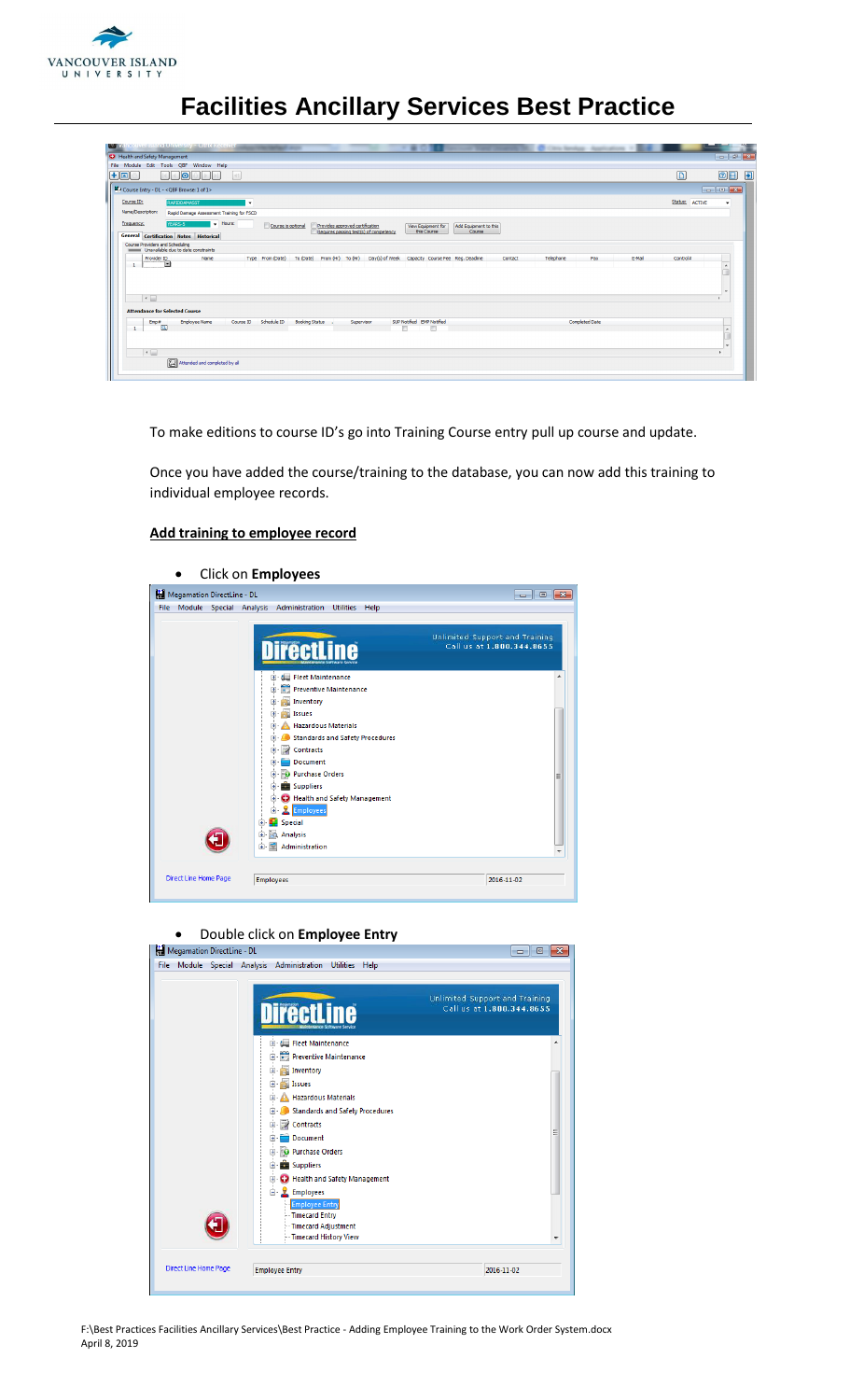

- The **Employee Entry** window comes up
- Click on magnifying glass next to **employee #** to search for employee by surname

|                                | C Vancouver Island University - Citrix Receiver         |                                                                         |                  | Citiz Smith Applications |                                         |
|--------------------------------|---------------------------------------------------------|-------------------------------------------------------------------------|------------------|--------------------------|-----------------------------------------|
| <b>E</b> Employees             |                                                         |                                                                         |                  |                          |                                         |
|                                | File Module Edit Tools QBF Window Help                  |                                                                         |                  |                          |                                         |
| $H$ o $\Box$                   | 0 <br>a.                                                | 41                                                                      |                  |                          | D.                                      |
| & Employee Entry - DL          |                                                         |                                                                         |                  |                          |                                         |
| Employee#:                     | $\sqrt{a}$                                              |                                                                         |                  |                          |                                         |
| Surname:                       |                                                         |                                                                         |                  |                          |                                         |
| Given Name(s):                 |                                                         | Initial(s):                                                             |                  |                          | Employee Status: ACTIVE<br>$\mathbf{v}$ |
|                                |                                                         | General Personal Wages, Entitlements Required Training Training History |                  |                          |                                         |
| <b>Employement Particulars</b> |                                                         |                                                                         |                  |                          |                                         |
| <b>Training</b><br>Assignment: | Training Assignment                                     | Description                                                             |                  | Date Employed:           | $\cdot$                                 |
|                                | $\mathbf{1}$                                            |                                                                         | $\blacktriangle$ | Telephone:               |                                         |
|                                |                                                         |                                                                         | $\cdot$          | Cell/Mobile:             |                                         |
| Building:                      |                                                         |                                                                         |                  | E-Mail Address:          |                                         |
| Department:                    | $\bullet$                                               |                                                                         |                  |                          |                                         |
| Trade:                         | $\color{red}\mathbf{v}$                                 |                                                                         |                  |                          |                                         |
| Crew:                          | $\star$                                                 |                                                                         |                  |                          |                                         |
| Title:                         |                                                         |                                                                         |                  |                          |                                         |
|                                |                                                         |                                                                         |                  |                          |                                         |
|                                |                                                         |                                                                         |                  |                          |                                         |
|                                |                                                         |                                                                         |                  |                          |                                         |
|                                |                                                         |                                                                         |                  |                          |                                         |
|                                |                                                         |                                                                         |                  |                          |                                         |
|                                | Provider of Approved Health-Safety Certificate Training |                                                                         |                  |                          |                                         |
|                                |                                                         |                                                                         |                  |                          |                                         |
|                                |                                                         |                                                                         |                  |                          |                                         |

- Employee Name search window comes up
- Type in surname and ok

| <b>Solid Employee Search - DL</b>                                                                                                                                                                     |
|-------------------------------------------------------------------------------------------------------------------------------------------------------------------------------------------------------|
| Employee Name Search Pattern                                                                                                                                                                          |
| Equal to<br>Starting With<br>Surname:<br>Containing<br><b>Ending With</b><br>Enter a search pattern for Employee name.<br>Leave the Employee name field blank to generate a list of all<br>Employees. |
| OK<br>V Show Active Employees Only<br>Cancel<br>Show all Employees                                                                                                                                    |

• Surname will populate

| $\blacksquare$ compressed                                               |                         |                                    |
|-------------------------------------------------------------------------|-------------------------|------------------------------------|
| File Module Edit Tools QBF Window Help                                  |                         |                                    |
| $+$ O $\Box$<br>101<br>$\vert$ 41<br>$G \Rightarrow  A $<br>$\sim$      |                         | $\boxed{D}$                        |
| Employee Entry - DL - < QBF Browse: 1 of 1>                             |                         |                                    |
| $\overline{\mathsf{R}}$<br>Employee#:<br><b>D11386</b>                  |                         |                                    |
| Surname:<br>Goddu                                                       | Employee Status: ACTIVE | $\bullet$                          |
| Given Name(s): Christine<br>Initial(s):                                 |                         |                                    |
| General Personal Wages, Entitlements Required Training Training History |                         |                                    |
| <b>Employement Particulars</b><br>Training<br>Description               | Date Employed:          | ۰                                  |
| Training Assignment<br>Assignment:<br>$\mathbf{1}$<br>×                 |                         |                                    |
|                                                                         |                         | Telephone: (250) 740-6507          |
| $\cdot$                                                                 |                         | Cell/Mobile: (250) 739-1157        |
| Building:<br>۰<br>Department:                                           |                         | E-Mail Address: christine.goddu@vi |
| ۰<br>Trade:<br>۰                                                        |                         |                                    |
| ۰<br>Crew:                                                              |                         |                                    |
| Title:                                                                  |                         |                                    |
|                                                                         |                         |                                    |
|                                                                         |                         |                                    |
|                                                                         |                         |                                    |
|                                                                         |                         |                                    |
|                                                                         |                         |                                    |
| Provider of Approved Health-Safety Certificate Training                 |                         |                                    |
|                                                                         |                         |                                    |
|                                                                         |                         |                                    |

Click on **Training History tab**